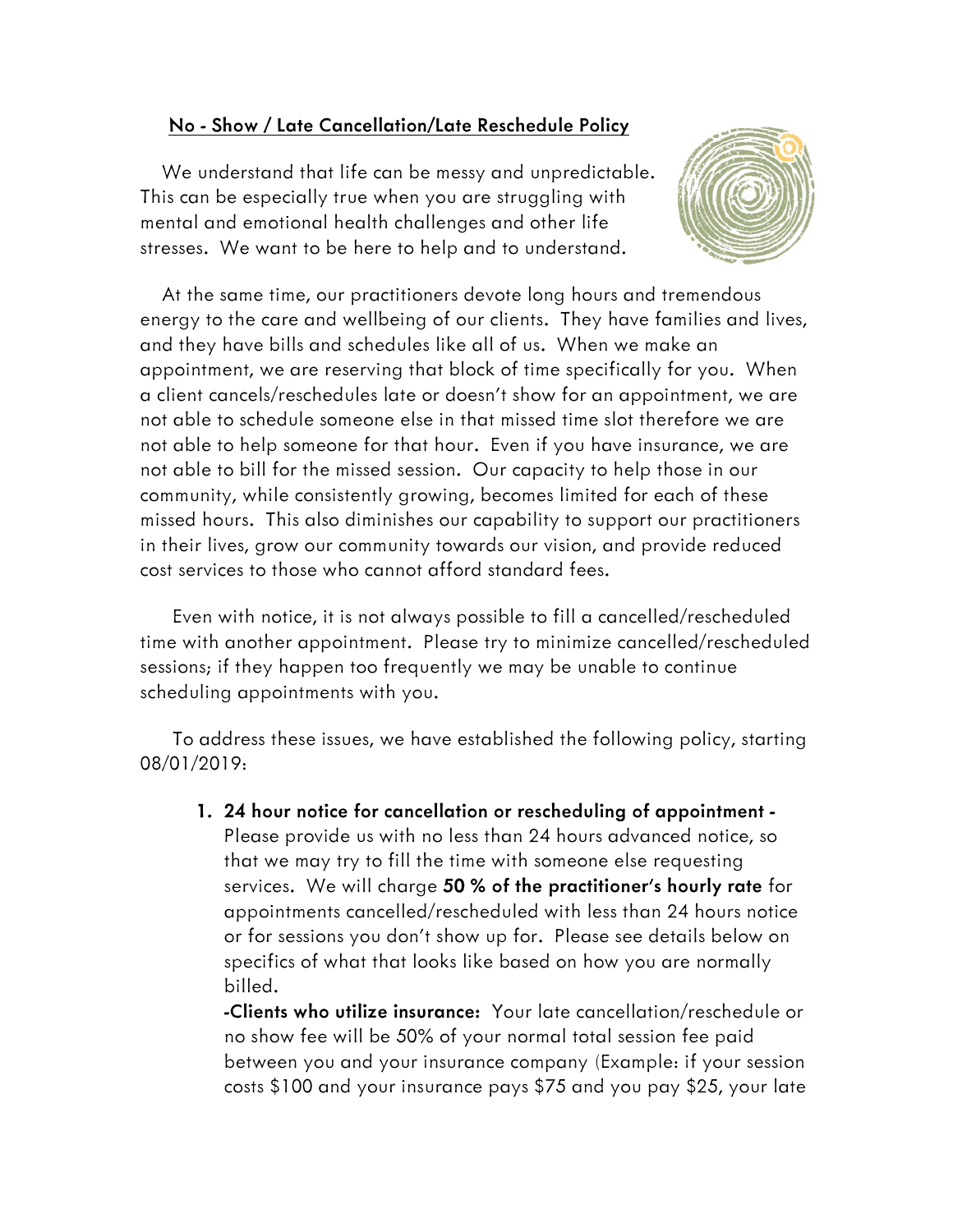*cancellation/reschedule or no show fee would be determined from the total \$100. You would owe \$50 for the late cancellation/reschedule or no show of your session).*  **-Self pay clients:** *Your late cancellation/reschedule or no show fee will be 50% of your normal total session fee (If your session costs \$100, you would owe \$50 for the late cancellation/reschedule or no show of your session).* 

*\****You must contact your practitioner directly to cancel or reschedule to ensure they receive the appointment modification request.** *If you do not have their contact number, you can get that from them at your appointment.* 

- **2. Credit Card on File -** *In order to facilitate this process, we are asking each client to place a credit card on file which will be charged in the event of a late appointment cancellation/reschedule or a no show for a session. If your practitioner utilizes electronic forms, please visit the link emailed to you by "Simple Practice" (our electronic records system) and enter your information. We may also obtain the credit card information via paper form at your appointment. Once an appointment is marked as a no show or less than 24 hour cancellation/reschedule, a charge will automatically apply to your card by the system. We appreciate your understanding.*
- **3. Repeated missed appointments** *Repeated missed or rescheduled appointments may result in us giving your slot to another client, placing your requests for appointments lower on the priority list, and potentially being unable to schedule appointments with you.*
- **4. Practitioner responsibility to clients** *In the rare instances that your practitioner accidentally double books your appointment time or has to cancel/reschedule with less than 24 hours notice, causing you to not be seen, you will receive a discounted rate on your next session. Please see details below on specifics of what that looks like based on how you are normally billed.*

**-Clients who utilize insurance -** *You will not be responsible for your copay or co-insurance on your next visit, but your insurance will be billed to cover their portion of that session fee.* 

**-Self pay clients -** *You will receive 50% off your normal session fee on your next session.*